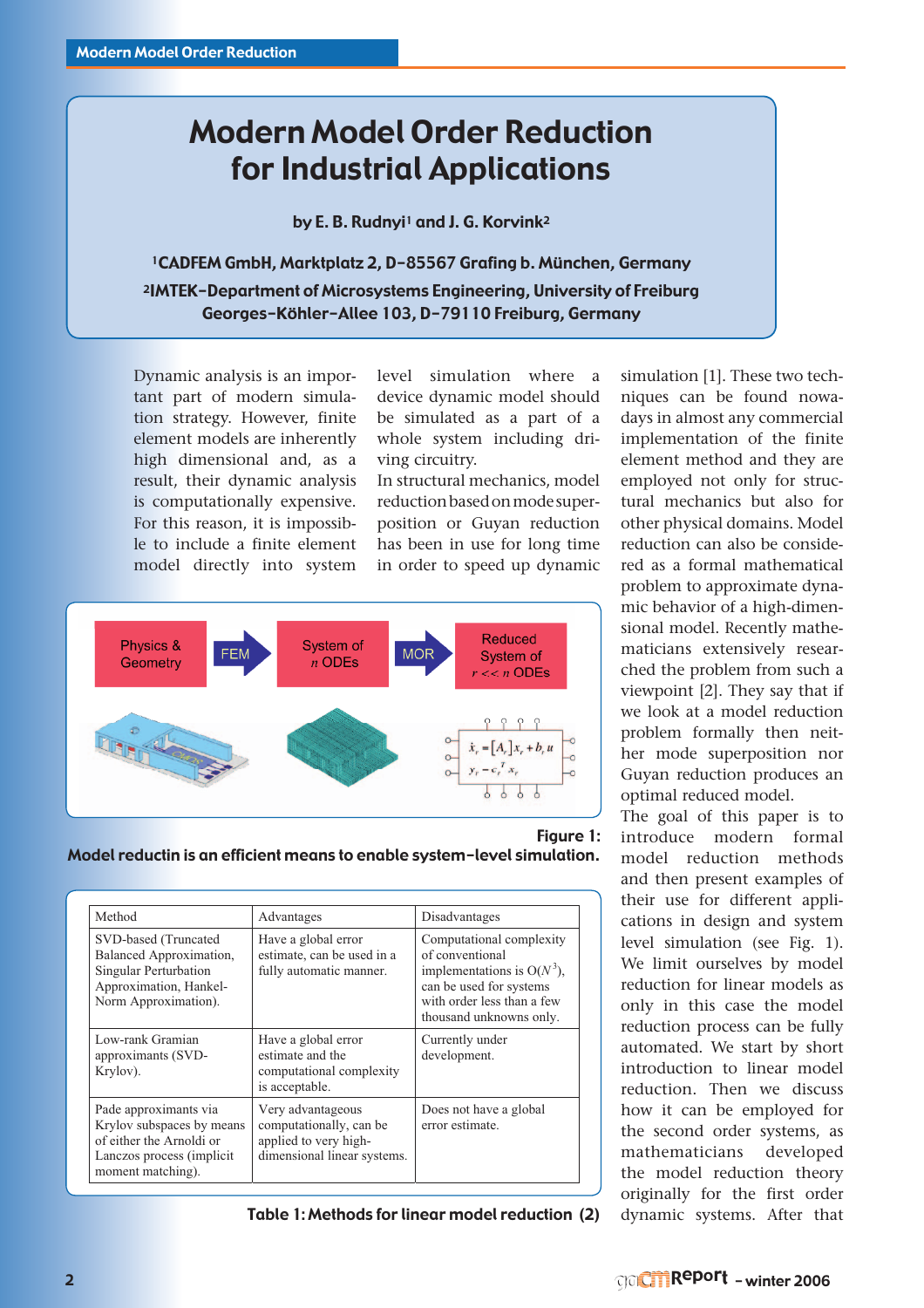we present the software MOR for ANSYS developed at IMTEK that can perform modern model reduction directly for finite element models made in ANSYS. Finally, we describe several industrial applications in which MOR for ANSYS has been employed.

### Linear Model Order Reduction

After the discretization in space, we obtain a system of ordinary differential equations (ODEs). We start by a system of ODEs of the first order in the form accepted in the control theory.

$$
Ex + Kx = Bu
$$

$$
y = Cx
$$

where  $x$  is the state vector containing degrees of freedom in the finite element model, *E* and *K* are the system matrices. The main difference from a typical finite element notation is 1) splitting of the load vector to a product of a constant input matrix *B* and a vector of input functions *u* and 2) the introduction of the output vector  $\nu$  that contains some linear combinations of the state vector that are of interest in system level simulation.

The main assumption for model reduction is that the high dimensional state vector actually moves in the lowdimensional subspace and we can project the original system on that subspace (see Fig 2). As such, the goal of model reduction technique is to find the low-dimensional subspace *V* that accurately captures the dynamics of the state vector. Input and output in dynamic system (1) affect its dynamic behavior considerably and

into account during model reduction. Here is the main difference between modern model reduction with mode superposition and the Gyuan reduction. In order to find the low-dimensional subspace, mode superposition and the Guyan reduction use only the two system matrices, while modern model reduction uses all four matrices in Eq (1). Yet, it should be stressed that input functions *u* do not take part in the model reduction process and they are transferred from the original to the reduced model without any changes.

Antoulas [2] has suggested a classification of model reduction methods shown in Table 1. From a theoretical viewpoint, the best are the Singular Values Decomposition (SVD)-based methods, as they have global error estimates. As a result, model reduction can be made completely automatic. An engineer has to specify permissible tolerance for the approximation and then the required dimension of a reduced model is chosen based on the global error estimates. Unfortunately, computational time in this case grows cubically with the

dimension of the state vector. SVD-based methods with better scaling computational properties are still under development and, at the moment, implicit moment matching is the only option that can be employed for industrial applications right now.

The idea of moment matching is to transform the dynamic system (1) into the Laplace domain and then to find such a low-dimensional system that has the same first derivates in the Taylor expansion around some point as the original model. The direct implementation of this idea is numerically very unstable but mathematicians have found that, by means of the generation of a particular Krylov subspace, one finds such a projection subspace that the reduced model certainly matches first moments. It is interesting to note that the use of moment matching for model reduction in structural mechanics can be traced back to works of Wilson [3] in 1982 and Craig [4] in 1991. Note that implicit moment matching is applicable to a linear dynamic system with both symmetric and unsymmetric system matrices.



Figure 2:

Model reduction as a projection of the high dimensional system onto the low-dimensional subspace.

it is important to take them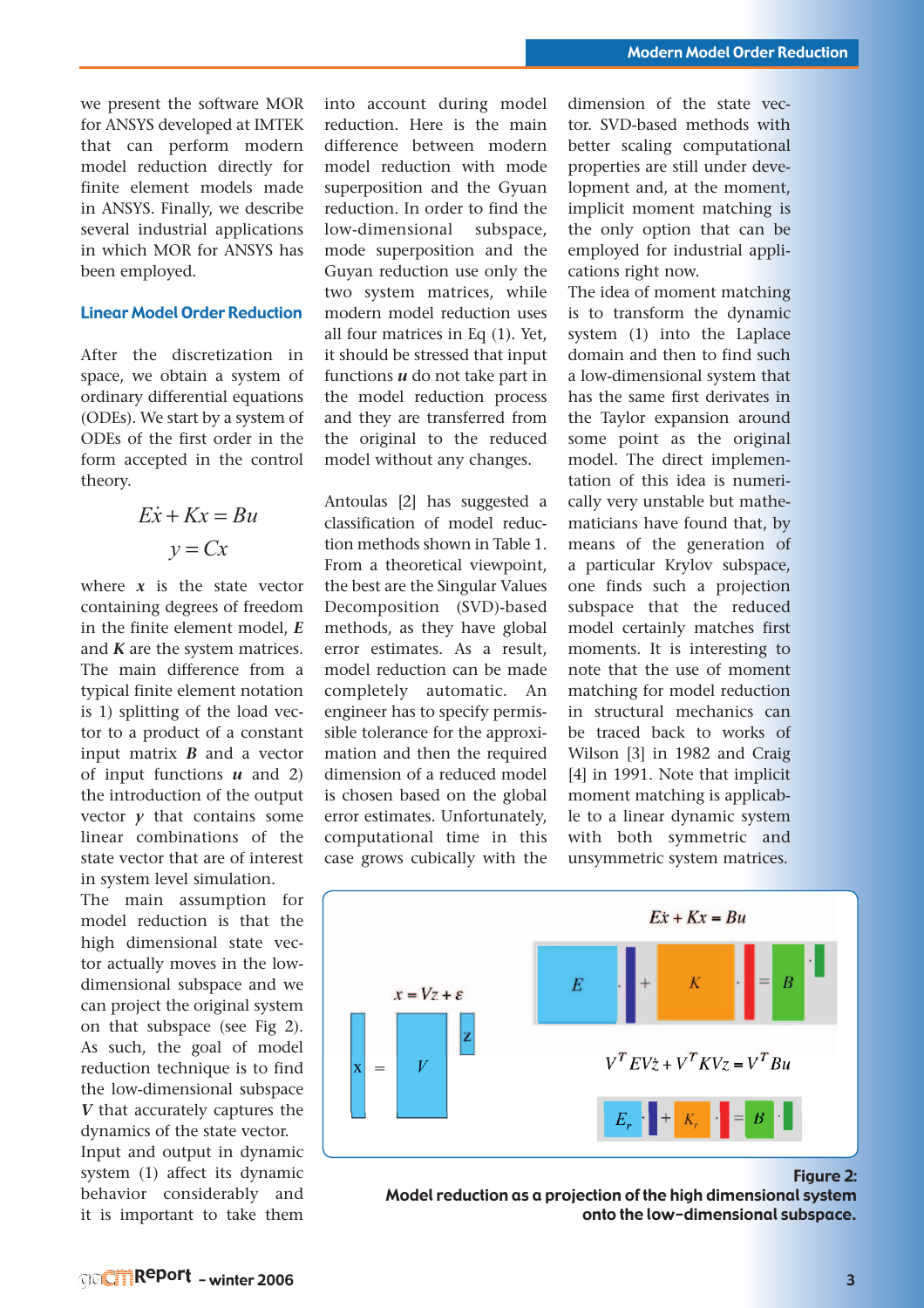# Treatment of Second Order Systems

Most often, the discretization by the finite element method produces a system of ODEs of the second order as follows

$$
M\ddot{x} + E\dot{x} + Kx = Bu
$$

$$
y = Cx
$$

There are three options to proceed with model reduction in this case, as shown in Fig. 3. First, in the common case of proportional damping

 $E = \alpha M + \beta K$ 

the damping matrix can simply be ignored during the process of constructing the projection basis. In this case, only the mass and stiffness matrices together with the input matrix are employed to generate the required Krylov subspace. The damping matrix is projected afterwards and because of (3) it can actually be computed from reduced mass and stiffness matrices. It is worthy to note that in the case of proportional damping, moment matching properties have been proved to hold for any values of  $\alpha$  and  $\beta$  [5].

In the general case of nonproportional damping, it is always possible to transform dynamic system (2) to the first order system by increasing the dimension of the state vector twice. The disadvantage here is that a reduced system is obtained in the form of the first



Figure 3: Model reduction options for a second order system.

| Dimension | Number of nonzeros Static solution in Time to generate<br>in $K$ | ANSYS in s | $V$ in s |
|-----------|------------------------------------------------------------------|------------|----------|
| 4 2 6 7   | 20 861                                                           | 0.63       | 0.90     |
| 11 445    | 93 781                                                           | 2.2        | 4.0      |
| 20 360    | 265 113                                                          | 15         | 26       |
| 79 171    | 2 2 1 5 6 3 8                                                    | 230        | 310      |
| 152 943   | 5 887 290                                                        | 95         | 211      |
| 180 597   | 7 004 750                                                        | 150        | 280      |
| 375 801   | 15 039 875                                                       | 490        | 830      |

Table 2: Computational times on Sun Ultra-80 with 4 Gb of RAM dimension 30. The harmonic

order system and that computational requirements increase because of the increase in the dimension of the state vector. There are new results from mathematicians following [4] that allow us to build a second order Krylov subspace. This removes both disadvantages mentioned before.

## MOR for ANSYS

MOR for ANSYS (http:// ModelReduction.com/) is open-source software developed originally at IMTEK to employ modern model reduction directly for ANSYS models [6]. It reads binary ANSYS FULL and EMAT files in order to extract the system matrices and then runs a model reduction algorithm (see Fig. 4). MOR for ANSYS uses implicit moment matching based on the block Arnoldi algorithm, as it is the most efficient computational method. Time to perform model reduction in this case is comparable with that for a static solution provided there is enough memory. In Table 2, the time to generate the low-dimensional subspace of dimension 30 by the Arnoldi algorithm is compared with the time for a static solution in ANSYS for several thermal and structural models. In our experience, 4 Gb of RAM is enough to treat this way many finite element models up to 500 000 degrees of freedom.

The structural model of butterfly microgyroscope (see Fig. 5) has been developed in ANSYS [7] and the number of active degrees of freedom after the discretization was 17361. MOR for ANSYS has been used to generate a reduced model of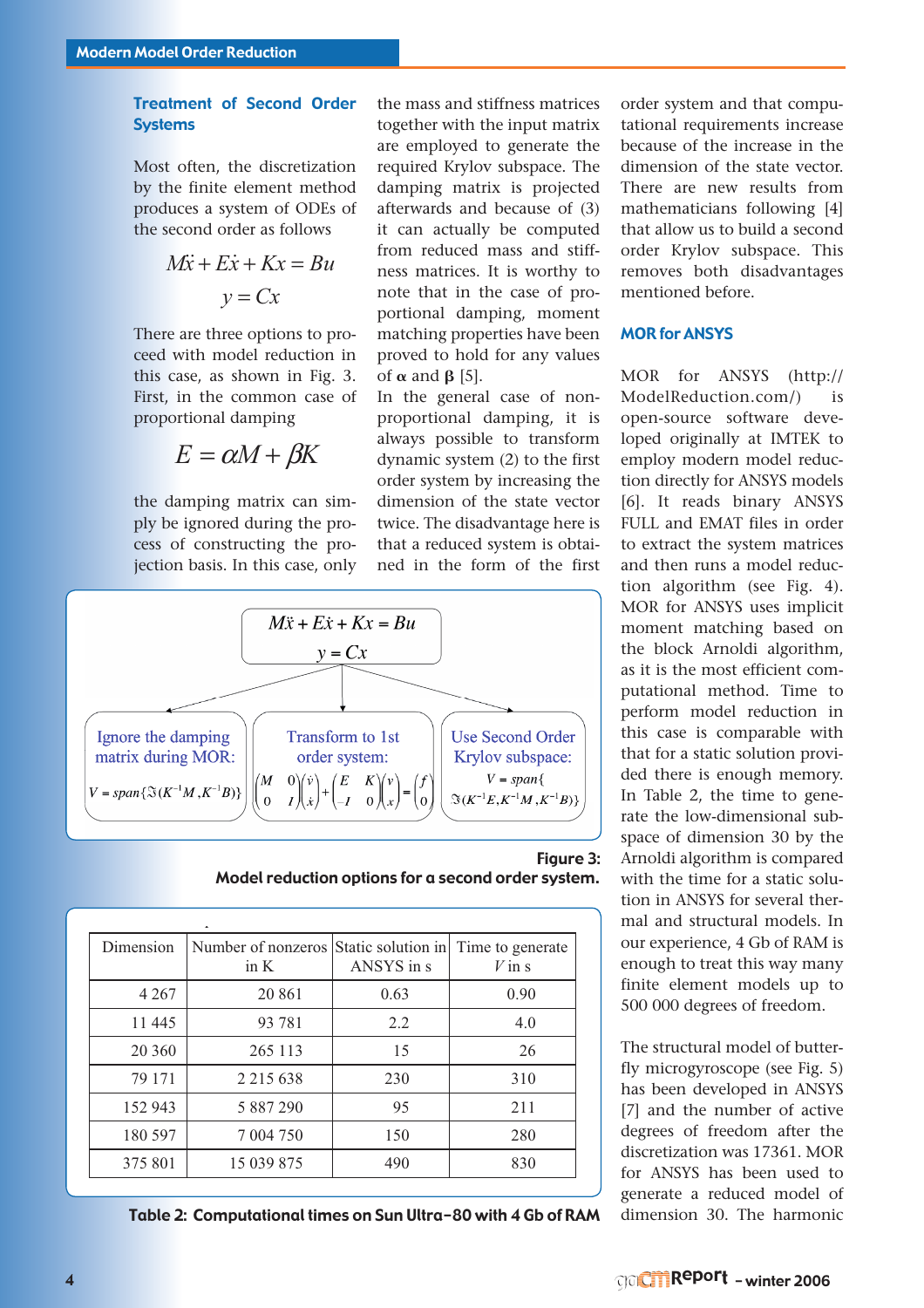response as well as the relative difference between the original and reduced model in frequency range from 300 to 300000 Hz is shown in Fig. 6. The relative difference is about 10-9 up to 105 Hz, in other words, the reduced model describes the dynamic behavior of the original model in a wide frequency range with exceptional accuracy. The relative error increases to 1% after 105 Hz, yet it should be mentioned that the expansion point was equal to zero.

In the case when several simulations with different input functions are necessary (system-level simulation), the advantage of model reduction is out of the question. Yet, during the design phase, a reduced model should be generated each time when a user changes the geometry or material properties of the original model. In this case, a reduced model may be used just once. Nevertheless in the case of the Arnoldi algorithm, the model reduction time is considerably smaller than time for transient or harmonic response simulation of the original system. Hence, model reduction can also be used as a fast solver to speed up transient and harmonic response simulations. These two different situations for the use of model reduction are shown in Fig. 7.

#### Applications

In this section, we list several applications with references to the original papers where the use of linear model reduction implements the ideas displayed in Fig. 1 and Fig. 7. More case studies can be found at the MOR for ANSYS site. A microhotplate device is



Figure 4: MOR for ANSYS block scheme



Figure 5: The butterfly gyroscope model.



Figure 6:

Harmonic response simulation for the butterfly gyroscope model (red line). The green line shows the relative difference between the full and reduced models (the axis is on the right).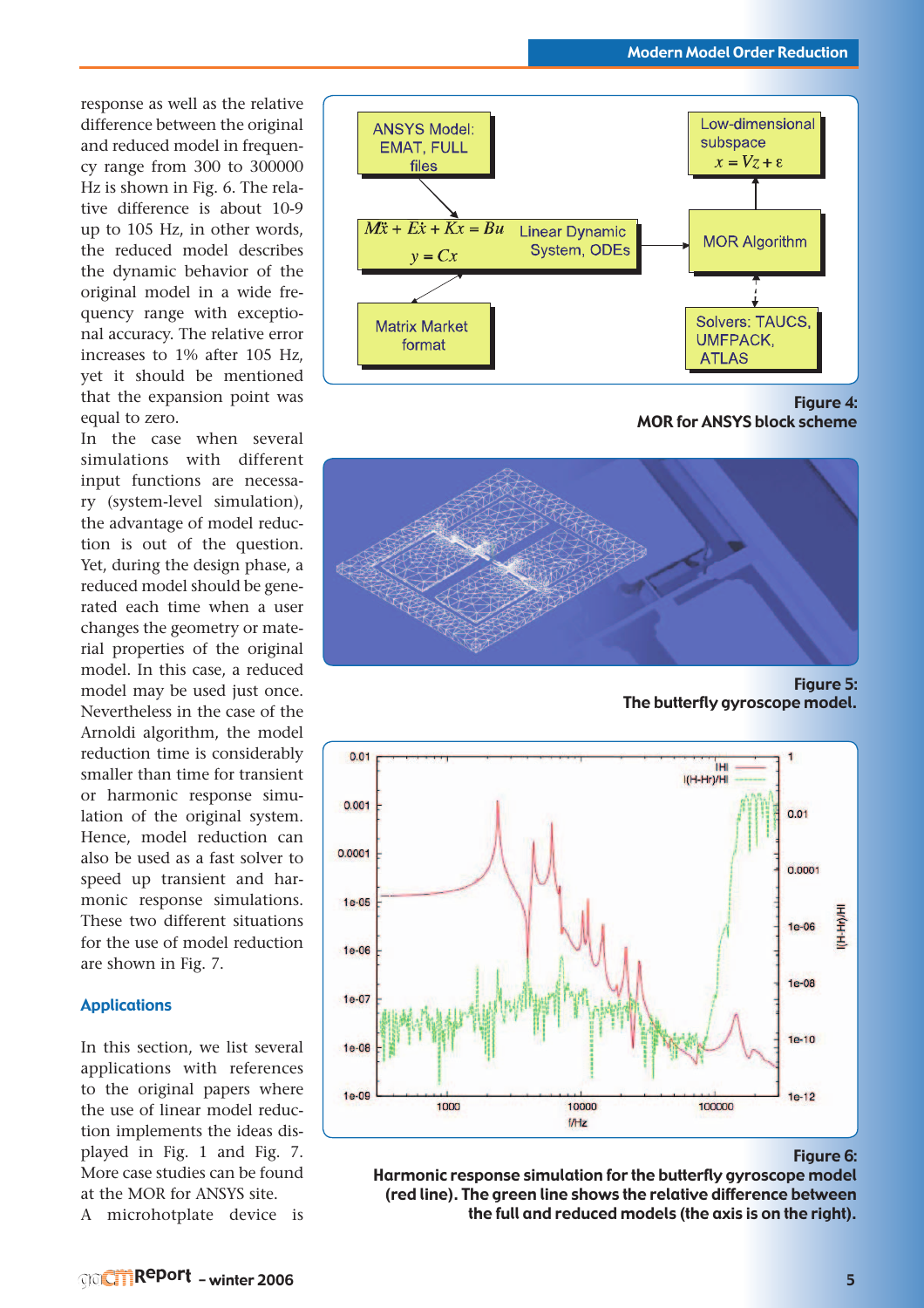basically a resistor heated by current in order to keep the temperature at the desired level. Microhotplates are often employed in gas sensors, anemometers (flow meters), optical filters and other applications. Electro-thermal modeling is an essential part of the development. The assumption of homogeneous heat generation allows us to move the electrical part into the input function for

a thermal part and thus makes possible the use of linear model reduction. The methodology of using model reduction in this case is presented in [8]. It should be mentioned that this problem was the starting point for the MOR for ANSYS development.

The response of a microaccelerometer is dynamic by its nature, as the inertia effects cannot be neglected. Hence the



Figure 7: Use of model reduction during design and system-level simulation.



#### Figure 8: System simulation of brushless DC motor with parameters from the finite element simulation.

performance function to optimize the microaccelerometer must include results of transient simulation. In Ref [9], the optimization of a microaccelerometer has been performed with the use of MOR for ANSYS in order to speed up transient simulation and hence reduce optimization time.

Radio frequency microelectromechanical systems (RF MEMS) are nowadays considered to be a main building block of future generations of reconfigurable wireless terminals. During the design phase of RF-resonators, their electromechanical harmonic response has to be accurately predicted and eventually modified in order to satisfy with desired specifications. This requires a harmonic pre-stressed analysis, since the harmonic signal is generally superimposed to a static voltage, which influences the device electrical and mechanical properties (a small-signal approximation). In Ref [10], a strategy has been developed to use MOR for ANSYS as a tool to automatically extract a compact model of an RF-resonator for circuit optimization directly from the finite element model. Computational acoustics including fluid-structure interaction is most often based on the linear approximation and, as such, it is well suited for model reduction. For example, in a modern passenger vehicle or a commercial airplane, the noise, vibration and harshness (NVH) performance is one of the key parameters, which the customer uses to assess product quality. To this end, acoustics simulation is indispensable to evaluate the low frequency NVH behavior of automotive/aircraft interiors during the design phase. In Ref [11],